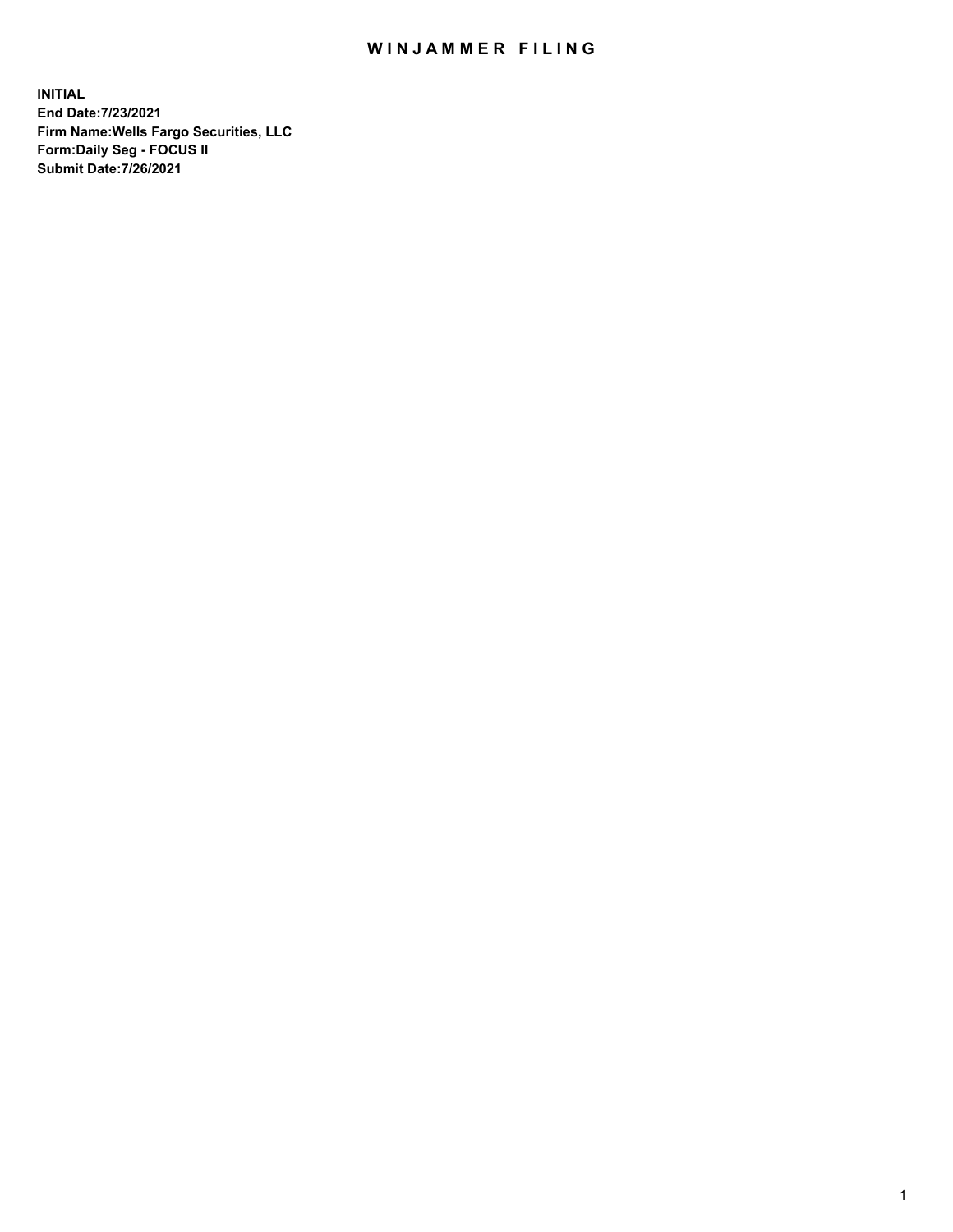**INITIAL End Date:7/23/2021 Firm Name:Wells Fargo Securities, LLC Form:Daily Seg - FOCUS II Submit Date:7/26/2021 Daily Segregation - Cover Page**

| Name of Company                                                                                                                                                                                                                                                                                                                | <b>Wells Fargo Securities LLC</b>                                         |
|--------------------------------------------------------------------------------------------------------------------------------------------------------------------------------------------------------------------------------------------------------------------------------------------------------------------------------|---------------------------------------------------------------------------|
| <b>Contact Name</b>                                                                                                                                                                                                                                                                                                            | <b>James Gnall</b>                                                        |
| <b>Contact Phone Number</b>                                                                                                                                                                                                                                                                                                    | 917-699-6822                                                              |
| <b>Contact Email Address</b>                                                                                                                                                                                                                                                                                                   | james.w.gnall@wellsfargo.com                                              |
| FCM's Customer Segregated Funds Residual Interest Target (choose one):<br>a. Minimum dollar amount: ; or<br>b. Minimum percentage of customer segregated funds required:% ; or<br>c. Dollar amount range between: and; or<br>d. Percentage range of customer segregated funds required between:% and%.                         | 270,000,000<br>$\overline{\mathbf{0}}$<br>0 <sub>0</sub><br>00            |
| FCM's Customer Secured Amount Funds Residual Interest Target (choose one):<br>a. Minimum dollar amount: ; or<br>b. Minimum percentage of customer secured funds required:%; or<br>c. Dollar amount range between: and; or<br>d. Percentage range of customer secured funds required between:% and%.                            | 40,000,000<br>$\overline{\mathbf{0}}$<br>0 <sub>0</sub><br>0 <sub>0</sub> |
| FCM's Cleared Swaps Customer Collateral Residual Interest Target (choose one):<br>a. Minimum dollar amount: ; or<br>b. Minimum percentage of cleared swaps customer collateral required:% ; or<br>c. Dollar amount range between: and; or<br>d. Percentage range of cleared swaps customer collateral required between:% and%. | 375,000,000<br><u>0</u><br>00<br>00                                       |

Attach supporting documents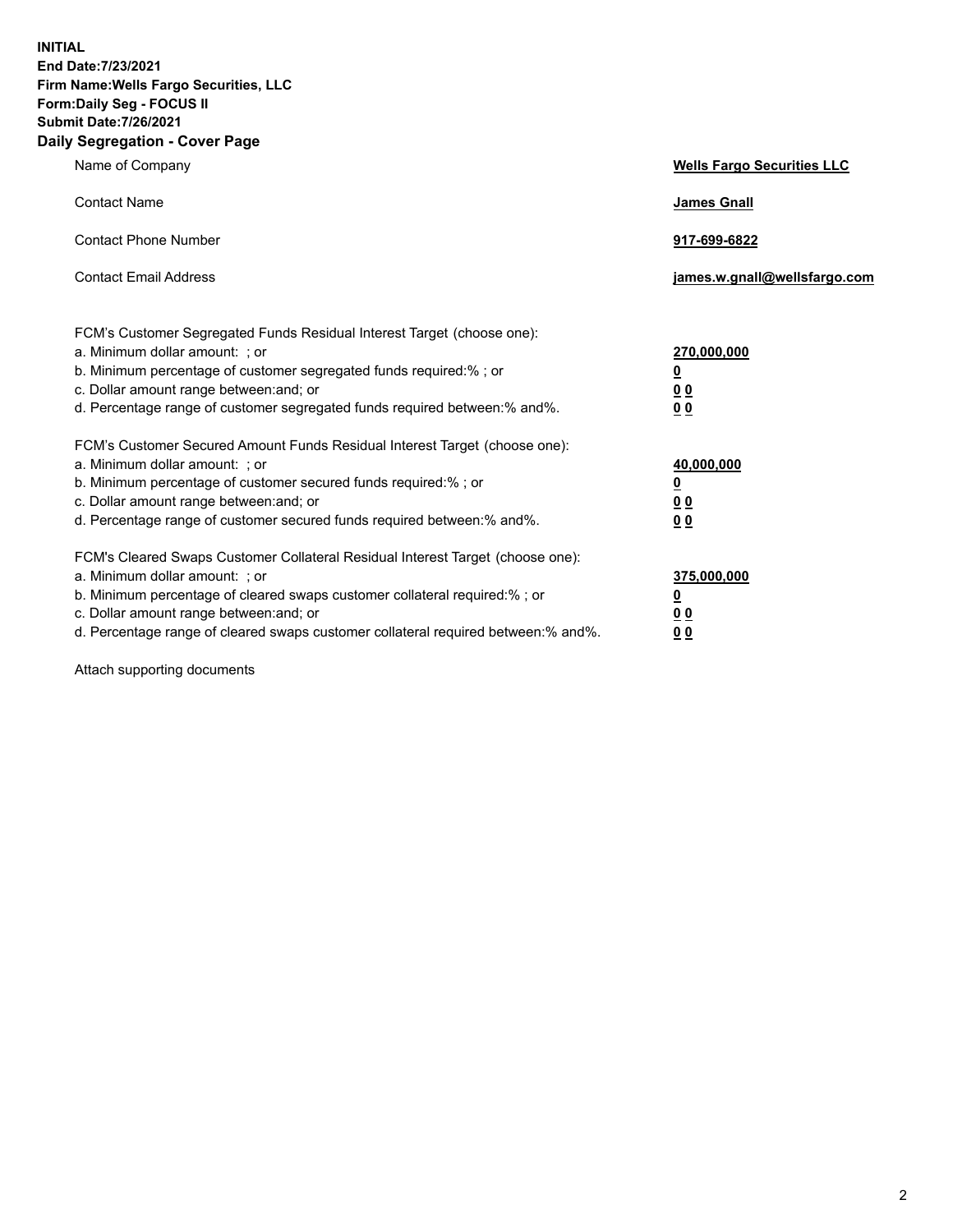**INITIAL End Date:7/23/2021 Firm Name:Wells Fargo Securities, LLC Form:Daily Seg - FOCUS II Submit Date:7/26/2021**

## **Daily Segregation - Secured Amounts**

|    | Foreign Futures and Foreign Options Secured Amounts                                                          |                                   |
|----|--------------------------------------------------------------------------------------------------------------|-----------------------------------|
|    | Amount required to be set aside pursuant to law, rule or regulation of a foreign                             | $0$ [7305]                        |
|    | government or a rule of a self-regulatory organization authorized thereunder                                 |                                   |
| 1. | Net ledger balance - Foreign Futures and Foreign Option Trading - All Customers                              |                                   |
|    | A. Cash                                                                                                      | 267,697,350 [7315]                |
|    | B. Securities (at market)                                                                                    | 201,623,733 [7317]                |
| 2. | Net unrealized profit (loss) in open futures contracts traded on a foreign board of trade                    | 4,492,537 [7325]                  |
| 3. |                                                                                                              |                                   |
|    | Exchange traded options                                                                                      |                                   |
|    | a. Market value of open option contracts purchased on a foreign board of trade                               | 28 [7335]                         |
|    | b. Market value of open contracts granted (sold) on a foreign board of trade                                 | $-11,450$ [7337]                  |
| 4. | Net equity (deficit) (add lines 1. 2. and 3.)                                                                | 473,802,198 [7345]                |
| 5. | Account liquidating to a deficit and account with a debit balances - gross amount                            | 542,676 [7351]                    |
|    | Less: amount offset by customer owned securities                                                             | -538,262 [7352] 4,414 [7354]      |
| 6. | Amount required to be set aside as the secured amount - Net Liquidating Equity<br>Method (add lines 4 and 5) | 473,806,612 [7355]                |
| 7. | Greater of amount required to be set aside pursuant to foreign jurisdiction (above) or line                  | 473,806,612 [7360]                |
|    | 6.                                                                                                           |                                   |
|    | FUNDS DEPOSITED IN SEPARATE REGULATION 30.7 ACCOUNTS                                                         |                                   |
| 1. | Cash in banks                                                                                                |                                   |
|    | A. Banks located in the United States                                                                        | 67,371,659 [7500]                 |
|    | B. Other banks qualified under Regulation 30.7                                                               | 51,648,106 [7520] 119,019,765     |
|    |                                                                                                              | [7530]                            |
| 2. | <b>Securities</b>                                                                                            |                                   |
|    | A. In safekeeping with banks located in the United States                                                    | 116,711,485 [7540]                |
|    | B. In safekeeping with other banks qualified under Regulation 30.7                                           | 0 [7560] 116,711,485 [7570]       |
| 3. | Equities with registered futures commission merchants                                                        |                                   |
|    | A. Cash                                                                                                      | 83,104,469 [7580]                 |
|    | <b>B.</b> Securities                                                                                         | 99,924,573 [7590]                 |
|    | C. Unrealized gain (loss) on open futures contracts                                                          | -53,483,053 [7600]                |
|    | D. Value of long option contracts                                                                            | 28 [7610]                         |
|    | E. Value of short option contracts                                                                           | -11,450 [7615] 129,534,567 [7620] |
| 4. | Amounts held by clearing organizations of foreign boards of trade                                            |                                   |
|    | A. Cash                                                                                                      | $0$ [7640]                        |
|    | <b>B.</b> Securities                                                                                         | $0$ [7650]                        |
|    | C. Amount due to (from) clearing organization - daily variation                                              | $0$ [7660]                        |
|    | D. Value of long option contracts                                                                            | $0$ [7670]                        |
|    | E. Value of short option contracts                                                                           | 0 [7675] 0 [7680]                 |
| 5. | Amounts held by members of foreign boards of trade                                                           |                                   |
|    | A. Cash                                                                                                      | -30,110,245 [7700]                |
|    | <b>B.</b> Securities                                                                                         | 205,114,638 [7710]                |
|    | C. Unrealized gain (loss) on open futures contracts                                                          | 54,543,498 [7720]                 |
|    | D. Value of long option contracts                                                                            | $0$ [7730]                        |
|    | E. Value of short option contracts                                                                           | 0 [7735] 229,547,891 [7740]       |
| 6. | Amounts with other depositories designated by a foreign board of trade                                       | 0 [7760]                          |
| 7. | Segregated funds on hand                                                                                     | $0$ [7765]                        |
| 8. | Total funds in separate section 30.7 accounts                                                                | 594,813,708 [7770]                |
| 9. | Excess (deficiency) Set Aside for Secured Amount (subtract line 7 Secured Statement                          | 121,007,096 [7380]                |
|    | Page 1 from Line 8)                                                                                          |                                   |
|    |                                                                                                              |                                   |

- 10. Management Target Amount for Excess funds in separate section 30.7 accounts **40,000,000** [7780]
- 11. Excess (deficiency) funds in separate 30.7 accounts over (under) Management Target **81,007,096** [7785]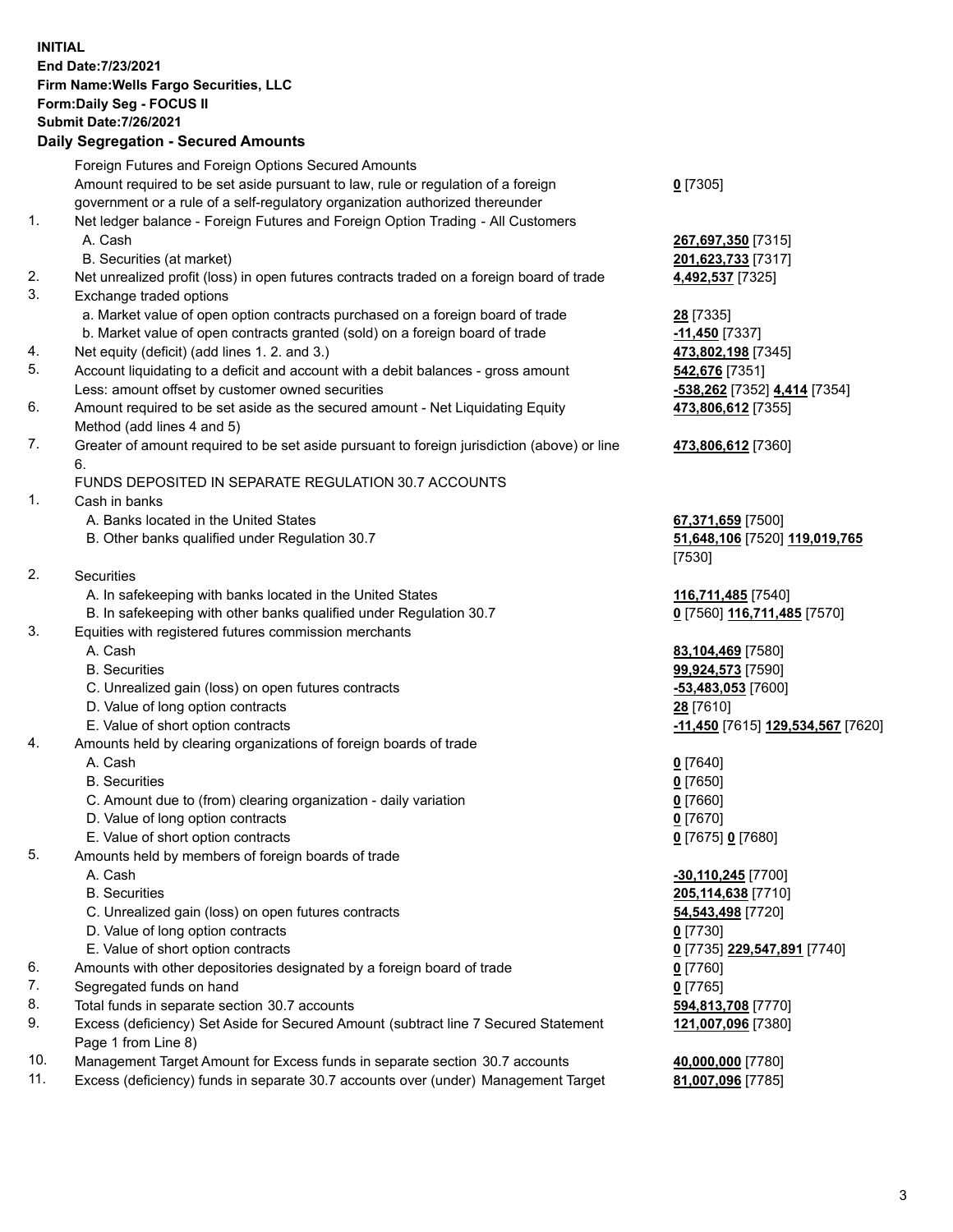**INITIAL End Date:7/23/2021 Firm Name:Wells Fargo Securities, LLC Form:Daily Seg - FOCUS II Submit Date:7/26/2021 Daily Segregation - Segregation Statement** SEGREGATION REQUIREMENTS(Section 4d(2) of the CEAct) 1. Net ledger balance A. Cash **4,062,663,361** [7010] B. Securities (at market) **1,968,443,898** [7020] 2. Net unrealized profit (loss) in open futures contracts traded on a contract market **-1,146,158,267** [7030] 3. Exchange traded options A. Add market value of open option contracts purchased on a contract market **1,986,628,870** [7032] B. Deduct market value of open option contracts granted (sold) on a contract market **-1,931,998,221** [7033] 4. Net equity (deficit) (add lines 1, 2 and 3) **4,939,579,641** [7040] 5. Accounts liquidating to a deficit and accounts with debit balances - gross amount **100,789,381** [7045] Less: amount offset by customer securities **-100,788,618** [7047] **763** [7050] 6. Amount required to be segregated (add lines 4 and 5) **4,939,580,404** [7060] FUNDS IN SEGREGATED ACCOUNTS 7. Deposited in segregated funds bank accounts A. Cash **92,475,741** [7070] B. Securities representing investments of customers' funds (at market) **365,217,790** [7080] C. Securities held for particular customers or option customers in lieu of cash (at market) **862,589,970** [7090] 8. Margins on deposit with derivatives clearing organizations of contract markets A. Cash **1,967,930,898** [7100] B. Securities representing investments of customers' funds (at market) **975,095,013** [7110] C. Securities held for particular customers or option customers in lieu of cash (at market) **1,105,853,928** [7120] 9. Net settlement from (to) derivatives clearing organizations of contract markets **21,627,286** [7130] 10. Exchange traded options A. Value of open long option contracts **1,986,628,870** [7132] B. Value of open short option contracts **-1,931,998,221** [7133] 11. Net equities with other FCMs A. Net liquidating equity **0** [7140] B. Securities representing investments of customers' funds (at market) **0** [7160] C. Securities held for particular customers or option customers in lieu of cash (at market) **0** [7170] 12. Segregated funds on hand **0** [7150] 13. Total amount in segregation (add lines 7 through 12) **5,445,421,275** [7180]

- 14. Excess (deficiency) funds in segregation (subtract line 6 from line 13) **505,840,871** [7190]
- 15. Management Target Amount for Excess funds in segregation **270,000,000** [7194]
- 16. Excess (deficiency) funds in segregation over (under) Management Target Amount Excess

**235,840,871** [7198]